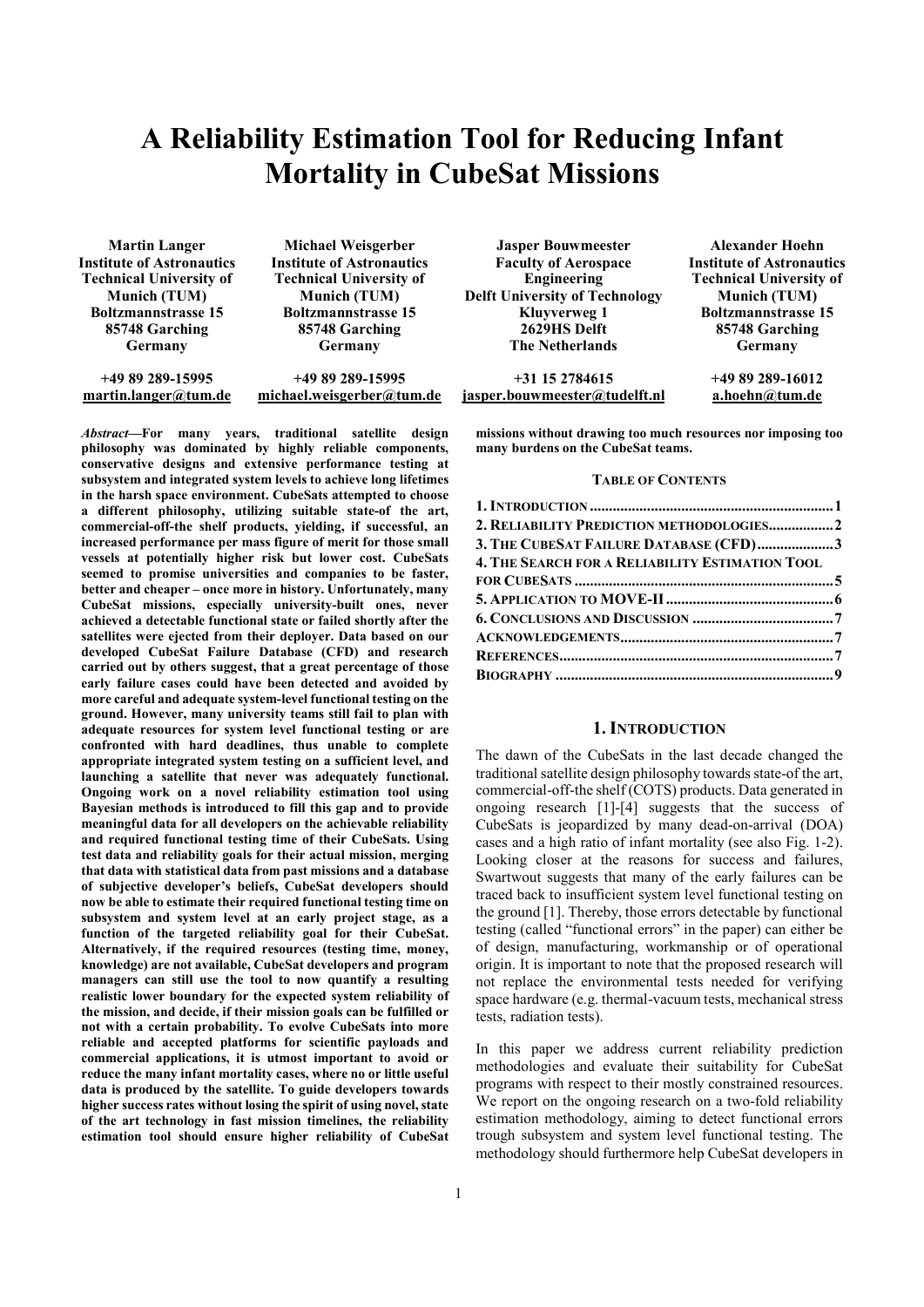planning their resources (time, money) and in estimating their reliability after launch. All methods were developed based on the lessons learned from the CubeSat First-MOVE [5], launched end of 2013, and are implemented in the currently ongoing CubeSat project MOVE-II [6], which is to be launched end of 2017. Additional refinement work still has to be carried out on the specific reliability prediction methods, but we believe this work to be an essential first step to alleviate the impacts due to the lack of suitable reliability prediction techniques for CubeSat teams.

This paper is organized as follows. Chapter 2 describes current reliability prediction methodologies for satellites and their suitability for CubeSats. In Chapter 3, the CubeSat Failure Database (CFD) is introduced as one means of prior knowledge for addressing the "one-of-a-kind" problem many CubeSat missions face. In Chapter 4, the ongoing work on the Reliability Estimation Tool is presented. Chapter 5 describes the application of the methodologies on the satellite project MOVE-II. Finally, in Chapter 6, we conclude with the implications of this work and give an outlook.

## 2. RELIABILITY PREDICTION METHODOLOGIES

The high percentage of DOAs and early failures is not acceptable if CubeSats should evolve into reliable and accepted platforms for scientific payloads and commercial applications. Nevertheless, to stay attractive and affordable, traditional space industry processes and testing cannot be implemented in CubeSat projects.

We performed a literature research on reliability prediction methodologies and evaluated them for their suitability in a CubeSat project. Since these methods are not necessarily developed for CubeSat projects, specific requirements have to be considered, to evaluate the methods:

- The methodology shall focus on detecting functional failures (i.e., out of design and/or manufacturing-related failures), since they are the most critical aspect for infant mortality in CubeSats [1]-[4].
- Lack of time and lack of resources are critical aspects in CubeSat and SmallSat projects, especially when late in the project [7],[8].
- General validity: The method has to be generally valid. It has to be suitable for hardware as well as software and for mechanisms as well as electronic circuits. This ensures a continuous use in the whole project and that leads to comparable results [7].
- The method has to be feasible without any experience in the field of risk management. Even if the involved persons have attended risk management training that does not necessarily mean that they can or will apply their theoretical knowledge in practice [4], [7].

## *System Level Integrated Modeling Language (SLIM)*

The SLIM language was developed within the scope of the COMPASS (Correctness, Modeling and Performance of Aerospace Systems) project in cooperation with the European space industry [9]. In general, SLIM allows the modelling of complex technical systems and the subsequent analysis of their reliability. The SLIM syntax is based on AADL (Architecture Analysis and Design Language). AADL is a standard modeling language, used in automotive applications and the SAE (Society of Automotive Engineers) maintains the standard AS5506B [10].

The SLIM syntax emulates different aspects of the real system in different model parts. The hierarchical structure is emulated by components and interfaces. These components can be hardware, software or composites of both. The description of failures is realized by mathematical equations, which describe the relation between the cause of failure and its impact. It is possible to create templates for risk assessment methods with additional software tools, for example Failure Mode and Effect Analysis (FMEA) tables. The SLIM system has the ability to use an already created model for a similar technical system, reducing expenses in serial production. We came to the conclusion that, due to its complexity, SLIM is too elaborate for a CubeSat-like project.

## *United States Military Standard Defense Handbook 217f*

The standard MIL-HDBK-217f was released in 1991 by the United States Army [11] and is still the state-of-the art for reliability prediction in many application areas. Its initial purpose was to standardize the cooperation between the Army and civil suppliers in the field of electronics. Nowadays the standard is also used in entirely civilian areas of industrial production. Although some other standards are also capable to assess the reliability of electronics (such as PRISM, Telcordia SR-332, Physics of Failure,), MIL-HDBK-217f is still the most commonly used. According to [12], the underlying databases of the other standards can differ a bit from MIL-HDBK-217f, depending on their exact field of interest. The MIL-HDBK-217f handbook is divided in two parts:

- Parts Count Method: This analysis is able to calculate an estimation of the reliability of an electronic system in an early phase of the development, based on the types and numbers of every component used and their usage environment. The Part Count Method does not consider interconnections between the components, making it most suitable for early design phases, where only the circuits are defined but not the layout of the printed circuit board.
- Parts Stress Analysis: The Parts Stress Analysis can only be performed in later design phases. It emulates the connections between the electronic components and considers also details about the components and their usage environment, allowing a precise reliability estimation for many technical systems.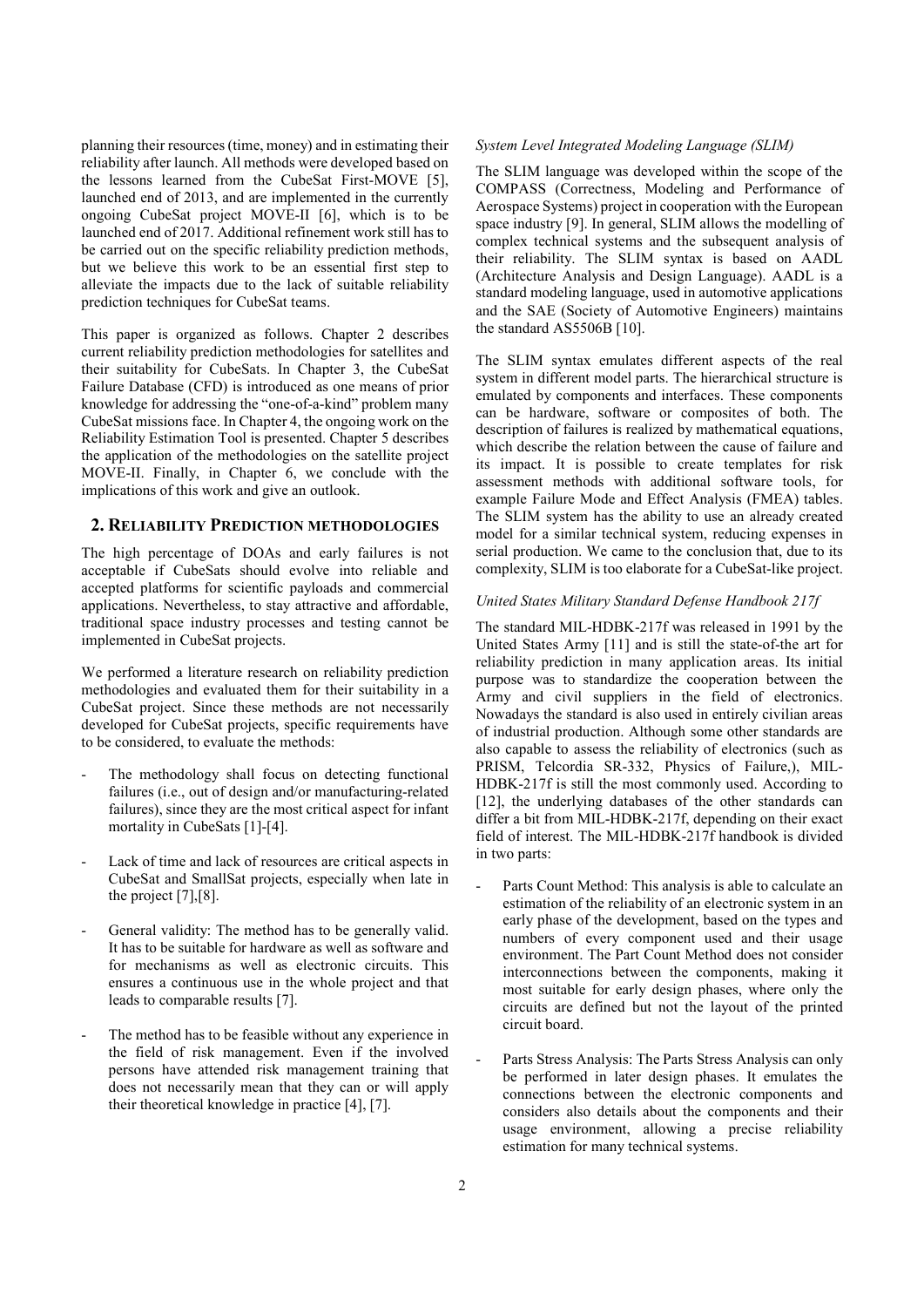The obsolescence of the database is the biggest concern while using MIL-HDBK-217f, making it unsuitable for state-ofthe-art COTS-based systems with novel electronics, such as CubeSats.

## *Highly Accelerated Life Testing (HALT)*

The HALT method was developed in the early 1990s by Hobbs [12], targeting the overloading of products or components to detect their weakest parts. During the test process, an increasing load is applied to a small number of test objects, until a function of the test object is affected or something is permanently damaged. This procedure is repeated for every kind of load the test object experiences during its lifetime [14]. In contrast to other tests, HALT aims at the destruction of the product (called "testing to failure"). Pitfalls mentioned in [15] lead to possible problems for CubeSat teams for applying HALT. Purchasing several subsystems for destruction is not a feasible option for CubeSat teams.

## *Reliability Growth in Assembly, Integration and Testing*

Cho proposed a method to estimate the reliability growth through assembly, integration and testing (AIT) for a nanosatellite [16], [17]. The method is based on the model by Duane [18], assigning a reliability growth to failure detection in the AIT test activity. As it is more and more time consuming to detect the next potential failure, the purpose of the method is to find the optimal point to stop the test activities (i.e., finding the next failure would statistically be very time consuming). The model supposes, that every detected failure will be completely removed and no new failures are induced by doing that. It is also assumed that the test object has a limited numbers of failures and these failures are homogeneously distributed over the whole test object. The last assumption is that the applied tests are also homogeneously distributed over the whole state space of the test object.

Cho assumes [17], that the distribution of the cumulative failures over time should reach a saturation over time. The distribution of the cumulative failures can be mathematical modeled by a Weibull distribution:

$$
\lambda(t) = \frac{\beta}{\alpha^{\beta}} t^{(\beta - 1)} \tag{1}
$$

with:

 $\lambda(t)$  = cumulative failures over time  $\alpha$  = scale parameter of the Weibull distribution  $β = shape parameter of the Weibull distribution$  $t = time$ 

To reach the best approximation of this function to the real values, α and β have to be optimized. That can be done by the sum of squared deviations method. By extrapolating the saturation curve into the future, the time needed to find the next failure can be estimated. From a project management point of view, resources (in time and money) can be tradedoff against further tests against the reliability growth that is expected by these tests, allowing a data-based decision whether the tests shall be continued or stopped.

Cho also presented Monte Carlo simulations for calculating the reliability in orbit after a certain time in AIT [17]. Being conservative with his assumptions, the calculated results show only little positive impact of testing time on reliability after launch. The presented method has two main disadvantages for CubeSat projects:

- The method is not focused on functional failures. Instead, different AIT activities and phases are merged and the total time in testing used.
- The time needed to correct a failure and the time to repeat previous AIT activities, as required after the failure correction, is not taken into account. That makes the time-estimation for future activities very uncertain.

Although having those two disadvantages, the reliability growth model by Cho has been used by us as one of the two main models of the proposed reliability prediction tool for CubeSats (see Chapter 4).

## 3. THE CUBESAT FAILURE DATABASE (CFD)

The growing number of CubeSat missions allowed a statistical analysis of the reliability of past missions, both on system as well as on subsystem level. By doing so, nonparametric and parametric analysis can help the CubeSat developers to identify critical subsystems in their systems.

We examined three available databases in detail:

- Castet and Saleh collected data from 1584 satellite missions up to 2006 of all weight classes and published work on satellite and subsystem reliability [19], data analysis and modelling [20], as well as Weibull distribution modelling for parametric analysis [21]. Although the results and analysis methods are interesting for CubeSat teams to understand general correlations, no dedicated analysis is specifically addressing CubeSat failure rates.
- Swartwout collected data from 483 CubeSat missions, building an online available database dedicated on CubeSat success and failure. Data on the type and origin of the mission as well as a mission success criterion is provided. Swartwout analyzed the reasons for success and failure [1]-[3], but their time dependence remains unknown.
- Guo et.al. [22] researched small satellite reliability on spacecraft under 50 kg. Analyzing the data of 222 small satellites, parametric a non-parametric models were built and published. CubeSats were not specifically addressed in this study.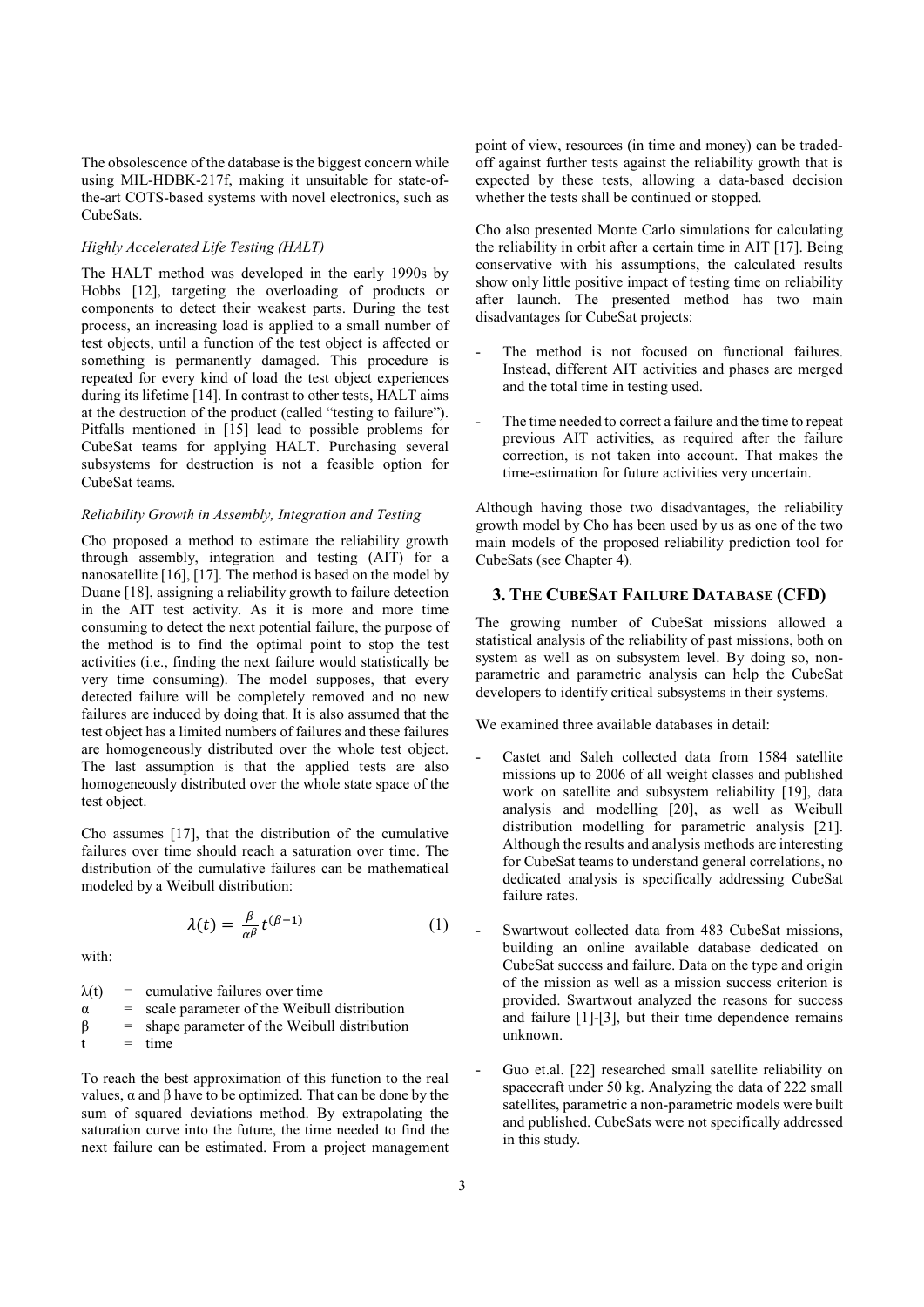To fill this gap, the CubeSat Failure Database (CFD) was built in late 2014 by the authors. It is comprised of 178 individual CubeSats up to a launch date of 30/06/2014 and was created with the goal to collect time of failure and root cause data of all CubeSats launched so far. More information on the database can be found in [4] and further results can be accessed in [23] and [24].

Based on the data, a non-parametric model, a parametric Single Weibull and a parametric 2 Weibull Mixture model was built for the overall reliability of CubeSats after successful launch. Specifically, dead-on-arrival cases are addressed in the parametric Weibull functions using the Percent Non-Zero (PNZ) calculation [25] for out-of-the box failures. In Figure 1, the non-parametric reliability of CubeSats over time after successful orbit insertion is depicted using the Kaplan-Meier estimator [26]. For Parametric Assessment, a Single Weibull function was fitted using the Maximum Likelihood Estimation (MLE) method. The parameters of the Single Weibull function were estimated as  $β = 0.4797$ , PNZ = 0.8146 and θ = 4661.7975. Figure 2 depicts a MLE-fitted parametric 2-Weibull-Mixture function with parameters of:  $β1 = 0.9017$ ,  $PNZ = 0.8146$ ,  $θ1 =$ 57.9715,  $\alpha$ 1 = 0.2115,  $\beta$ 2 = 1.0710 and  $\theta$ 1 = 4837.3947.

The parametric Weibull functions are the basis for the second model of the Reliability Estimation Tool, proposed in chapter 4. Ongoing work is carried out to further expand the database to satellites launched since the end of 2014 and to enhance the resulting parametric models.



Figure 1. CubeSat reliability with 95% confidence interval and MLE Single Weibull parametric fit – 360 days in orbit



Figure 2. CubeSat reliability with MLE 2-Weibull mixture parametric fit. – 360 days in orbit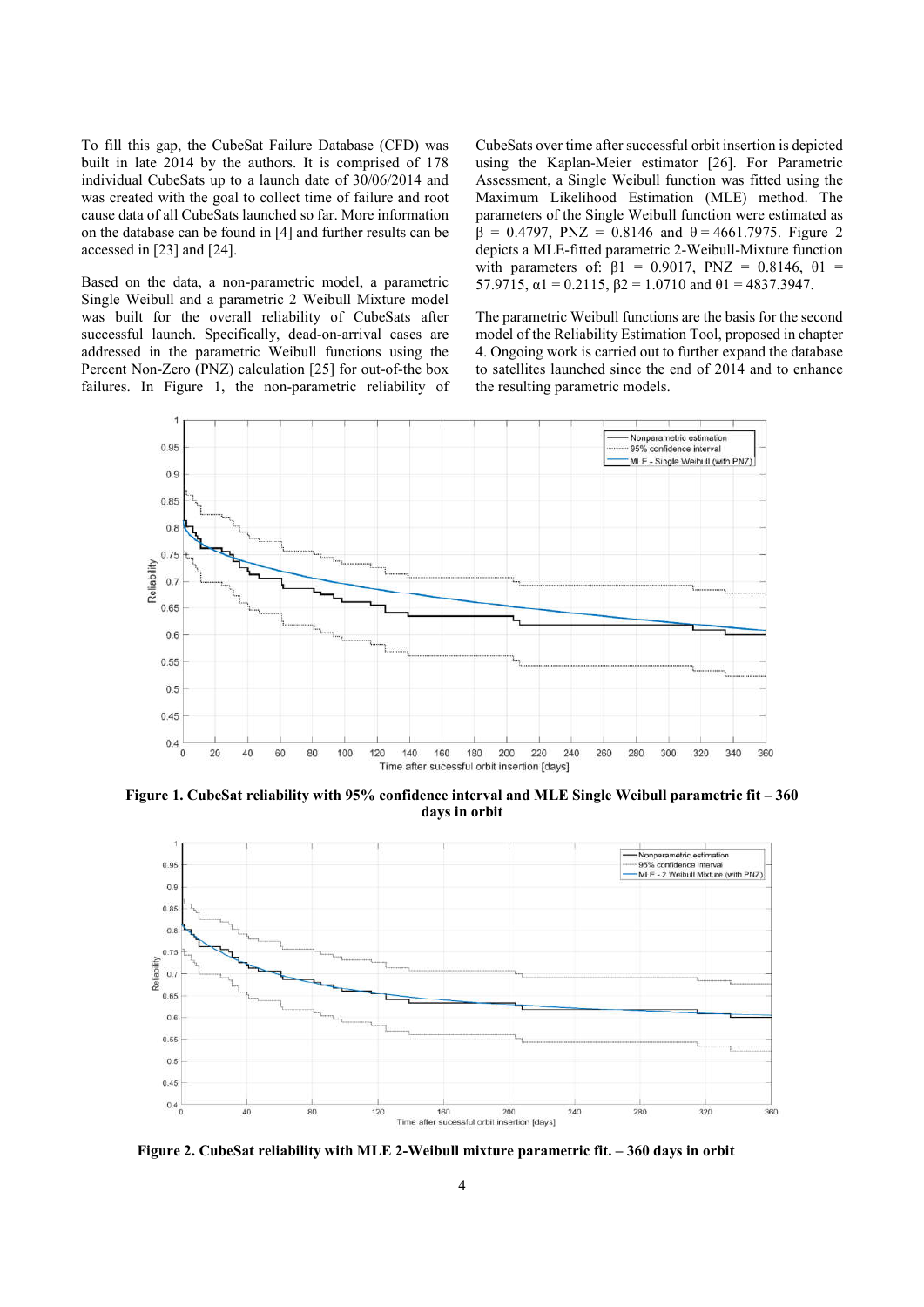# 4. THE SEARCH FOR A RELIABILITY ESTIMATION TOOL FOR CUBESATS

The Reliability Estimation Tool was foreseen to help planning appropriate tests for reducing the high ratio of DOA- and infant-mortality cases [1]-[4] in the CubeSat-class of satellites. Currently, lack of conception or lack of schedule margin often lead to inadequate subsystem and integrated system-level testing for many CubeSats [1]. A survey [24] end of 2014 showed more than 34% of CubeSat builders (n=114) were not using any failure or risk analysis on their system [4].

The two-fold tool shall help CubeSat developers in allocating their resources adequately for subsystem and integrated<br>system tests. Combined with carefully selected Combined with carefully selected environmental tests (i.e., thermal-vacuum test, vibration, acceleration), infant mortality cases should be reduced or eliminated. First, the research on the tool will be introduced in chapter 4. Within chapter 5 it will be explained how the tool influenced decisions in the MOVE-II development process.

#### *The Adapted Reliability Growth Model*

The complexity of CubeSats (as well as many other systems) makes it impossible to test every input configuration. The Reliability Growth Model was built with the intention to help decide on "how much functional testing is enough?". To refine the method of Reliability Growth in AIT, we adapted the methodology from Cho [16], [17] for the CubeSatspecific requirements mentioned in chapter 2 [27]:

While time is the input parameter leading to saturation of detectable failures in the model by Cho, varying input configurations are the underlying parameter to be explored in our model. Focusing on infant mortality, certain input configurations are tested and functional failures detected. We have chosen Anti-Random Testing [28] as the best method to get a homogenous state space coverage of our system [29]. Despite this change, the saturation of cumulative failures, now plotted over the number of tested input configurations, remains a valid output value for quantifying remaining functional failures. Ideally, while combinatorial testing all possible input configurations of the CubeSat and its subsystems, the whole state space is explored and all functional errors can be found. In reality, time and resources might restrict teams to certain input configurations for testing. With the Reliability Growth Tool, the failures remaining in the subsystem or system can be predicted if no further testing is possible.

## *Bayesian Reliability Estimation on System Level*

Current CubeSats often face the problem of "small sample" and "no-failure" situations while performing their system level functional test. To answer the question of "how much functional testing is enough", even when no failure has been detected, while operating the system in a "day in the life mode", Bayesian Methods can be used to estimate the probability of fulfilling certain reliability goals. Especially

for CubeSats, this approach could lead to realistic reliability estimations and optimized test durations with respect to the high infant mortality.

In general, by using the Bayes Theorem [30], prior knowledge can be combined with test results to a posterior knowledge:

$$
P(\theta|D) = \frac{P(\theta)P(D|\theta)}{\int P(\theta)P(D|\theta)d\theta}
$$
 (2)

By using Bayesian inference, uncertainty in the underlying models, assumptions and test data can be quantified. Depending on the choice of prior  $(P(\theta))$  model and the observed test result ( $P(D|\theta)$ ), the posteriori knowledge can either be calculated using a closed-form expression (if a conjugate prior can be chosen) or Markov Chain Monte Carlo (MCMC) methods. So far, work has been published on the analysis of deployment systems [31] and on the analysis of design risk for small satellites [32] using Bayesian Methods.

So far, 3 possible ways of utilizing Bayesian inference within system level testing of CubeSats have been identified as suitable candidates for the Reliability Estimation Tool. In every case, heritage information from past CubeSat missions in the system level (e.g., the Weibull functions of chapter 4) or on subsystem level ([4]) shall be used as an input for prior knowledge. Furthermore, for upcoming mega-constellations or series of satellites, in-field data could be used as an alternative source of prior knowledge. Prior knowledge in our Bayesian Reliability model means to have a certain probability density function (PDF) or a certain cumulative density function (CDF) for the reliability of the system or the subsystem over time.

*Weibayes Analysis*—A classical approach to deal with small test data and no-failure situations in reliability prediction is the Weibayes Analysis [33]. Using historical failure data, prior knowledge or engineering knowledge, a reasonable shape parameter  $\beta$  has to be assumed in the beginning. In our case, historical data for β can be obtained through the CFD. It still has to be evaluated if Weibayes is not too conservative for Reliability Estimation purposes on system level.

*Bayesian Updating using Gamma Prior and Poisson Likelihood Models*— Another way of dealing with the prior information would be to assume a Gamma Function (1-CDF) of past CubeSats (3) as our prior knowledge. The Gamma function in Figure 3 was built using a shape parameter  $k =$ 0.442028 and a scale parameter  $\theta = 8000$ . As described in [34], a Poisson likelihood model could subsequently be used to update the gamma function with test data obtained through continuous testing.

*Bayesian Updating using alternative Prior & Likelihood Models*—As a third option, other prior models and likelihood models could be used to describe the test data obtained. Other statistical distributions could be more suitable to correctly describe the prior and likelihood data obtained. Although, from a mathematical point of view, it will be easier to search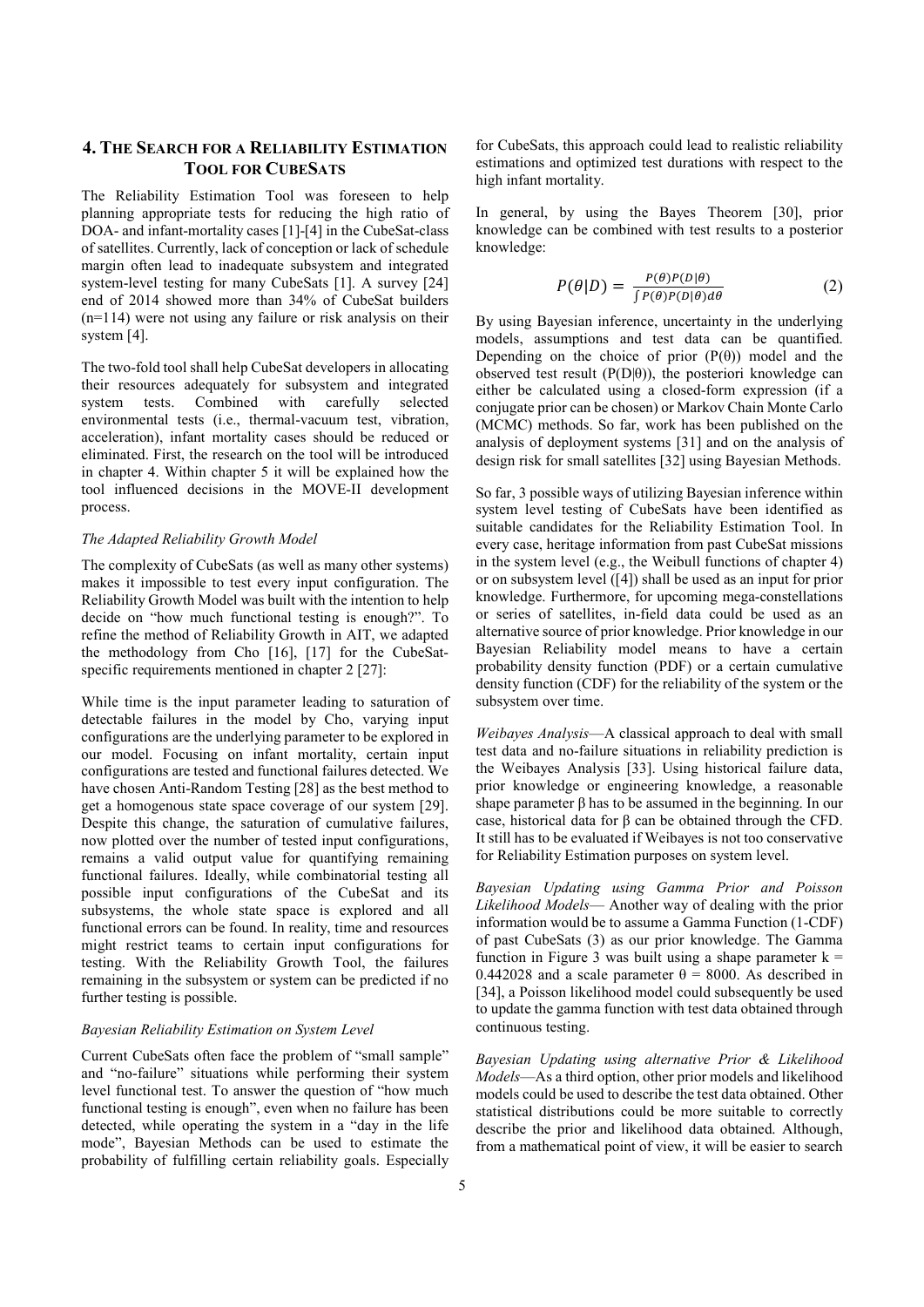

Figure 3. CubeSat reliability with MLE Gamma parametric fit. – 360 days in orbit

for a conjugate prior to the likelihood of the test result, also numerical solutions using Markov Chain Monte Carlo (MCMC) methods, for example with Weibull distributions, could be implemented. One possible solution with a conjugate prior will be discussed in chapter 6.

Overall, if prior knowledge about past missions (on system as well on subsystem level) are used via Bayesian Inference, a posterior solution of the CubeSats reliability can be assessed not only taking the often limited information on system level testing, but also the reliability from past missions into account. Still, more work has to be done in order to resolve the question which Bayesian inference method is the most suitable to be used for CubeSat reliability prediction.

## 5. APPLICATION TO MOVE-II

The applicability of the refined Reliability Growth Tool has been proven by its utilization in the CubeSat project MOVE-II. To optimize the resources within our team, we estimate the time needed for any functional test activity. This estimation is based on historical data and expert opinions. The estimated time can be assessed against the predicted time (out of equation (1)) to find the next failure. If we see a saturation before the end of the estimated testing, resources can be reallocated for other test. On the other hand, if there is no saturation foreseeable when the estimated time for the functional test is reached, the remaining risk and the additional time needed can be quantified.

One illustrated example is the functional test of one critical aspect of the command and data handling subsystem (CDH) during the preparation for a high altitude balloon flight of the MOVE-II hardware. The test object was the Serial Peripheral Interface (SPI) bus that connected the command and data handling subsystem with the RF-communications boards. The system is chosen as an example, since the state space of this interface is actually very small for a technical system. Only ten commands can be transmitted. The used state space included four alternatives for every command [29]:

- a random valid content
- a random invalid content
- the upper limit of the valid contents
- the lower limit of the valid contents

Eighteen of these forty possible input configurations were tested in two steps. Figure 4 depicts the first (red) and second (blue) series of tests. While the first series of tests lead to a quick rise in cumulative failures, signs of saturation can be seen during the second series after corrective actions to the series 1 hardware configuration. For the first series of tests, 5 hours were needed in total for preparation and execution of all tests. With 10 input configurations, a total sum of 10 failures were detected. For the second series of tests, a total sum of 9 hours was needed for preparation and testing. Nevertheless, only 2 failures were detected with 8 input configurations. After the two tests, the state space was covered to 45%. Extrapolating the second series, a total sum of 19 functional failures could be expected in the system with 40 different possible functional test configurations (not including environmental tests, only functional tests considered).

However, to find the theoretically predicted 7 failures remaining in the system (see equation (1)), a disproportionate expense in resources allocation would have been needed. Out of this considerations, the test was stopped at this stage, accepting the risk posed by the potentially remaining 7 undetected failures. By using the Reliability Growth Model within the Reliability Estimation Tool for CubeSats, tradeoffs can be made whether to continue a certain functional test to detect possible functional deviances in the system or not.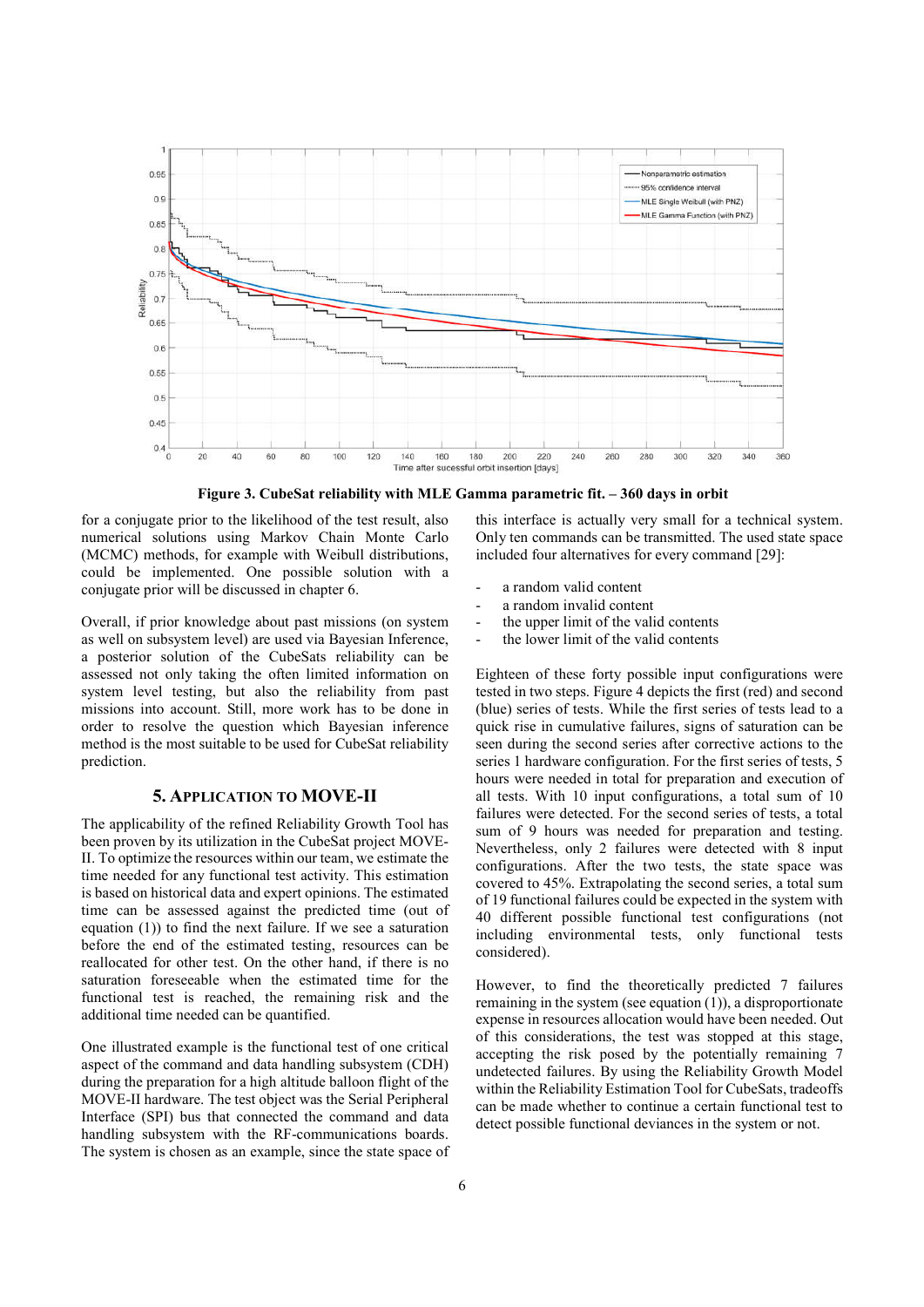



## 6. CONCLUSIONS AND DISCUSSION

We presented ongoing research on a novel Reliability Estimation Tool for CubeSats based on reliability growth models over tested input configurations and based on Bayesian Inference of failure free test data with historical reliability data. Both methods were developed within the CubeSat project MOVE-II, but further work has to been done to fine-tune the underlying models. For the Bayesian Reliability Estimation Model, the right choice of prior and likelihood models for our test data has to be evaluated.

In the case of failure-free testing time, while doing the system level functional test, the test data (i.e. the likelihood) could be interpreted as a Pareto function, with the time of failurefree testing being the known minimum of  $x_m$ . Hence, assuming a hypothetical failure-free test time of 100 days, a Pareto function with  $x_m=100$  days could be chosen as underlying model for the likelihood function. This resembles, from a functional point of view, all the information we have about the system: while continuously in operation, there are no problems to be expected from a functional point of view until the time  $x_m$ . On the other hand, after the 100 days we don't have any information about the system. In the worst case, this could be resembled as a shape parameter of  $\alpha = \infty$ , resulting in reliability of zero (1-CDF). This rather optimistic  $(x_m=100 \text{ days})$  interpretation of the first 100 days and rather pessimistic ( $\alpha = \infty$ ) interpretation of the time afterwards of the test results could be merged with prior knowledge (precursor mission, other CubeSats, expert knowledge). In our case, the Gamma distribution of the CFD (Fig. 3) could be our prior knowledge. It is a conjugate prior distribution to the Pareto distribution, thus, a closed form of the posterior expression is possible. Hence, no numerical solutions are needed while generating the posterior solution using Bayes' theorem. The resulting posterior knowledge is an interpretation of all the reliability information we have on the system.

Depending on the setting of the mission, other prior information than past CubeSat mission could also be taken into account. Expert elicitation (n=113) on the likelihood of failure for a university-built CubeSat mission within the first six months would be another source of prior information [4], specifically tailored to university teams. Other proprietary knowledge on past missions as well as in-house expert estimations can be included, if desired.

Thus, by using the estimation model, a certain test time for the likelihood of the survival of the system for a pre-defined time could be assessed by the CubeSat developers with respect to their specific heritage, using all information obtainable. Furthermore, simulations can be made on certain reliability goals over time and the necessary failure-free test time needed for that. One must keep in mind that the functional tests mentioned only cover functional errors and not failures due to environmental issues in space, other than those tested in analog environmental tests on ground.

Finally, developers of future constellations and series of SmallSats could use the method while mass producing their vessels. On-orbit data as well as test data on the ground can be incorporated and used for improving the reliability prediction models while reducing the infant mortality due to functional errors. Hence, the testing time and the designlifetime could be fine-tuned using a methodology like the proposed one.

It is planned to use the Model within the system level tests of MOVE-II starting in May 2017. However, to estimate the necessary failure-free testing time needed for the reliability goals of the mission, an assessment beforehand will be necessary. In the future, it might be possible to use on-orbit reliability data of MOVE-II as prior information on subsequent missions.

## **ACKNOWLEDGEMENTS**

The authors acknowledge the funding of MOVE-II by the Federal Ministry of Economics and Energy (BMWi), following a decision of the German Bundestag, via the German Aerospace Center (DLR) with funding grant number 50 RM 1509.

#### **REFERENCES**

- [1] M. Swartwout, The First One Hundred CubeSats: A Statistical Outlook, Journal of Small Satellites, vol. 2, no. 2, pp. 213-233, 2013.
- [2] M. Swartwout, "The long-threatened flood of universityclass spacecraft (and CubeSats) has come: Analyzing the numbers", Proceedings of the 27th Annual AIAA/USU Conference on Small Satellites, Logan, UT, 12-15 August, 2013, Paper SSC13-IX-1.
- [3] M. Swartwout, C. Jayne, "University-Class Spacecraft by the Numbers: Success, Failure, Debris. (But Mostly Success)", Proceedings of the 30th Annual AIAA/USU Conference on Small Satellites, Logan, UT, 6-11 August, 2016, Paper SSC16-XIII-1.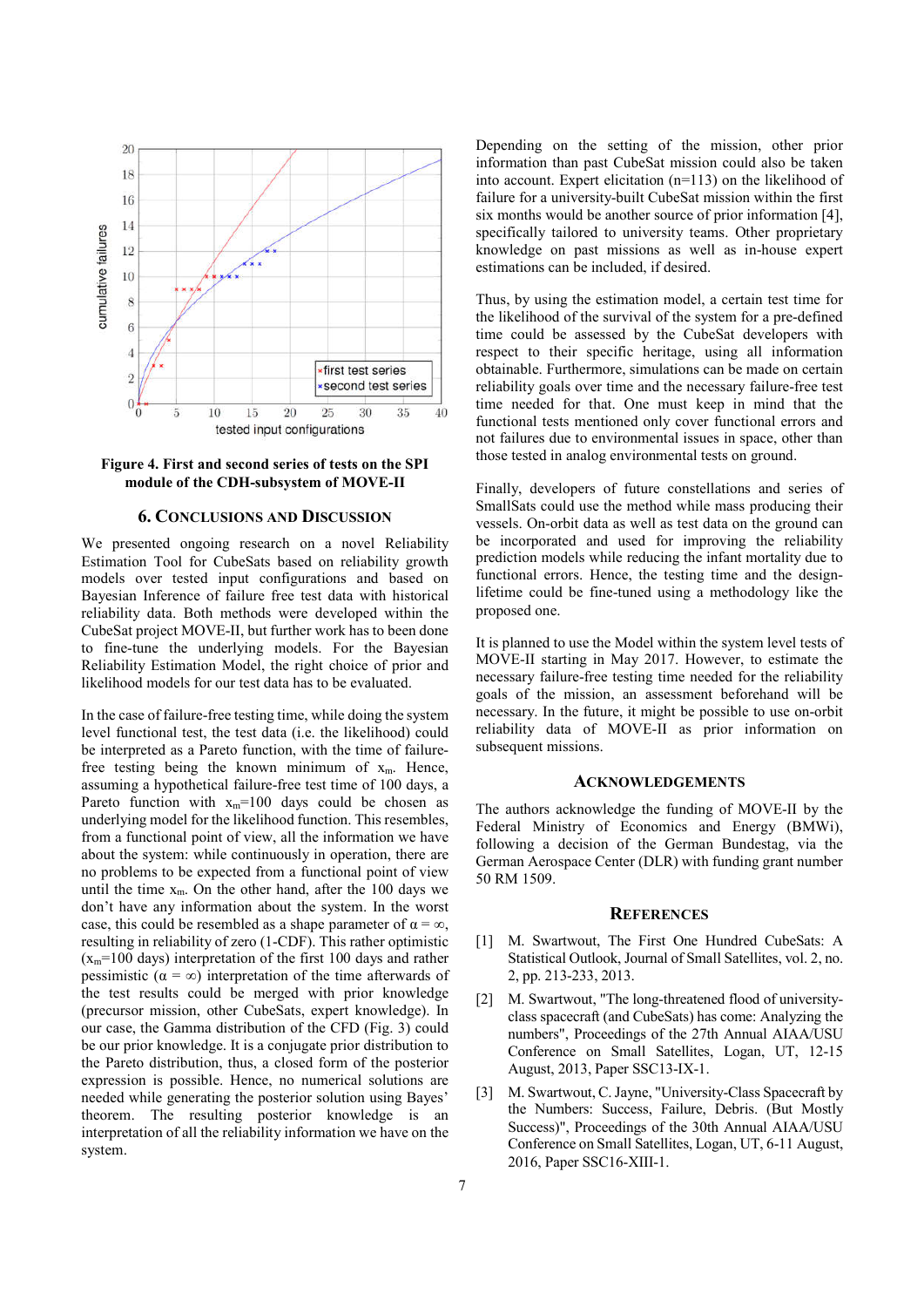- [4] M. Langer, J. Bouwmeester, "Reliability of CubeSats Statistical Data, Developers' Beliefs and the Way Forward", Proceedings of the 30th Annual AIAA/USU Conference on Small Satellites, Logan, UT, 6-11 August, 2016, Paper SSC16-X-2.
- [5] M. Langer, C. Olthoff, J. Harder, A. Hoehn, U. Walter, "Results and lessons learned from the CubeSat mission First-MOVE", in: Small Satellite Missions for Earth Observation, R. Sandau, H.-P. Roeser und A. Valenzuela, Springer Berlin Heidelberg, 2015.
- [6] M. Langer et. al., "MOVE-II der zweite Kleinsatellit der Technischen Universität München," Deutscher Luftund Raumfahrtkongress (DLRK) 2015, Rostock, Germany, 2015.
- [7] E. Deems, "Risk Management of Student-Run Satellite Programs," Proceedings of the 20th Annual AIAA/USU Conference on Small Satellites, 2006, Paper SSC06-VII- $\mathbf Q$
- [8] J. Straub et al., "Risk analysis & management in studentcentered spacecraft development projects." 2013 Annual Reliability and Maintainability Symposium. 2013.
- [9] M. Bozzano, A. Cimatti, J.-P. Katoen et al., "The COMPASS Approach: Correctness, Modelling and Performability of Aerospace Systems," SAFECOMP 2009, LNCS 5775, pp. 173–186, 2009.
- [10] Society of Automotive Engineers (SAE), "Architecture Analysis & Design Language (AADL) - Standard AS5506B," Accessed 26-04-2016, http://standards.sae .org/as5506b/.
- [11] Defense Standards Improvement Council, "Military Handbook - Reliability Prediction of Electronic Equipment (MIL-HDBK-217f Notice 2)", US Department of Defense, 1995.
- [12] H. Mou, W. Hu, Y. Sun, and G. Zhao, "A Comparison and Case Studies of Electronic Product Reliability Prediction Methods Based on Handbooks," International Conference on Quality, Reliability, Risk, Maintenance and Safety Engineering (QR2MSE), 2013.
- [13] G. K. Hobbs, "HALT and HASS The new Quality and Reliability Paradigm," Hobbs Engineering, 2002.
- [14] N. Doertenbach, "Highly Accelerated Life Testing -Testing with an different Purpose," Institute of Environmental Sciences and Technology - Proceedings, 2000.
- [15] G. K. Hobbs, "Pitfalls to Avoid in HALT and HASS," Hobbs Engineering, 2007.
- [16] M. Cho, "Monte Carlo Simulations of Reliability Growth of Small-Scale Satellites Through Testing", IAC-14- D1.3.5x22268, in Proceedings of the 65th International Astronautical Congress 2014 (IAC 2014), Toronto, Canada, 2014.
- [17] M. Cho, "Reliability Growth of a Nano-Satellite Trough Assembly, Integration and Testing", IAC-15-D1.7.10, in Proceedings of the 66th International Astronautical Congress 2015 (IAC 2015), Jerusalem, Israel, 2015.
- [18] J. T. Duane, "Learning Curve Approach to Reliability Monitoring", IEEE Trans. Aerospace, Vol. 2, pp.563- 566, (1964).
- [19] Castet, J. F., & Saleh, J. H., "Beyond reliability, multistate failure analysis of satellite subsystems: a statistical approach", Reliability Engineering & System Safety, 95(4), 311-322, 2010.
- [20] Castet, J. F., & Saleh, J. H., "Satellite reliability: statistical data analysis and modeling", Journal of Spacecraft and Rockets, 46(5), 1065-1076, 2009.
- [21] Castet, J. F., & Saleh, J. H., "Single versus mixture Weibull distributions for nonparametric satellite reliability", Reliability Engineering & System Safety, 95(3), 295-300, 2010
- [22] Guo, J., Monas, L., & Gill, E., "Statistical analysis and modelling of small satellite reliability", Acta Astronautica, 98, 97-110, 2014
- [23] Bouwmeester, J et.al., "Survey on the implementation and reliability of CubeSat electrical bus interfaces." CEAS Space Journal (2016): 1-11.
- [24] Bouwmeester, J. (Jasper); Langer, M. (Martin) (2016), "Results of CubeSat Survey on Electrical Interfaces & Reliability", TU Delft. Dataset. http://dx.doi.org/10.41 21/uuid:591ff8f8-b495-4d1c-9c5c-69f6f85ace78
- [25] Reliability Hot Wire, "Life Data Analysis with Zero-Time (Out-Of-The-Box) Failures", Issue 83, January 2008, http://www.weibull.com/hotwire/issue83/hottop ics83.htm, accessed: June 2016.
- [26] Kaplan, E. L., & Meier, P.: "Nonparametric estimation from incomplete observations", Journal of the American statistical association, 53(282), 457-481, 1958.
- [27] M. Weisgerber, "Entwicklung einer Methode zur Verringerung funktionaler Fehler in der Missionsphase von CubeSats," Term Paper RT-SA 16/16, Institute of Astronautics, Technical University of Munich, 2016.
- [28] Y. K. Malayia, "Antirandom Testing: getting the most out of Black-Box Testing," Sixth International Symposium on Software Reliability Engineering, 1995.
- [29] S. H. Wu, S. Jandhyala, Y. K. Malayia, and J. A. P., "Antirandom Testing: a distance-based approach," VLSI Design, 2008.
- [30] Hamada, M. S., et al., "Bayesian reliability", Springer Science & Business Media, 2008.
- [31] Evans J.W., Gallo L., Kaminsky M., "A Bayesian framework for reliability analysis of spacecraft deployments", in: 2013 IEEE Aerospace Conference, NASA Technical Reports Server document ID: 20120013705, 2013.
- [32] Babuscia, A. and Cheung, K. M., "Risk-based space system design: A novel probabilistic approach to design risk for small satellites", Aerospace Conference, 2014 IEEE (pp. 1-15), 2014.
- [33] Abernethy, R. "The New Weibull handbook: reliability and statistical analysis for predicting life, safety,